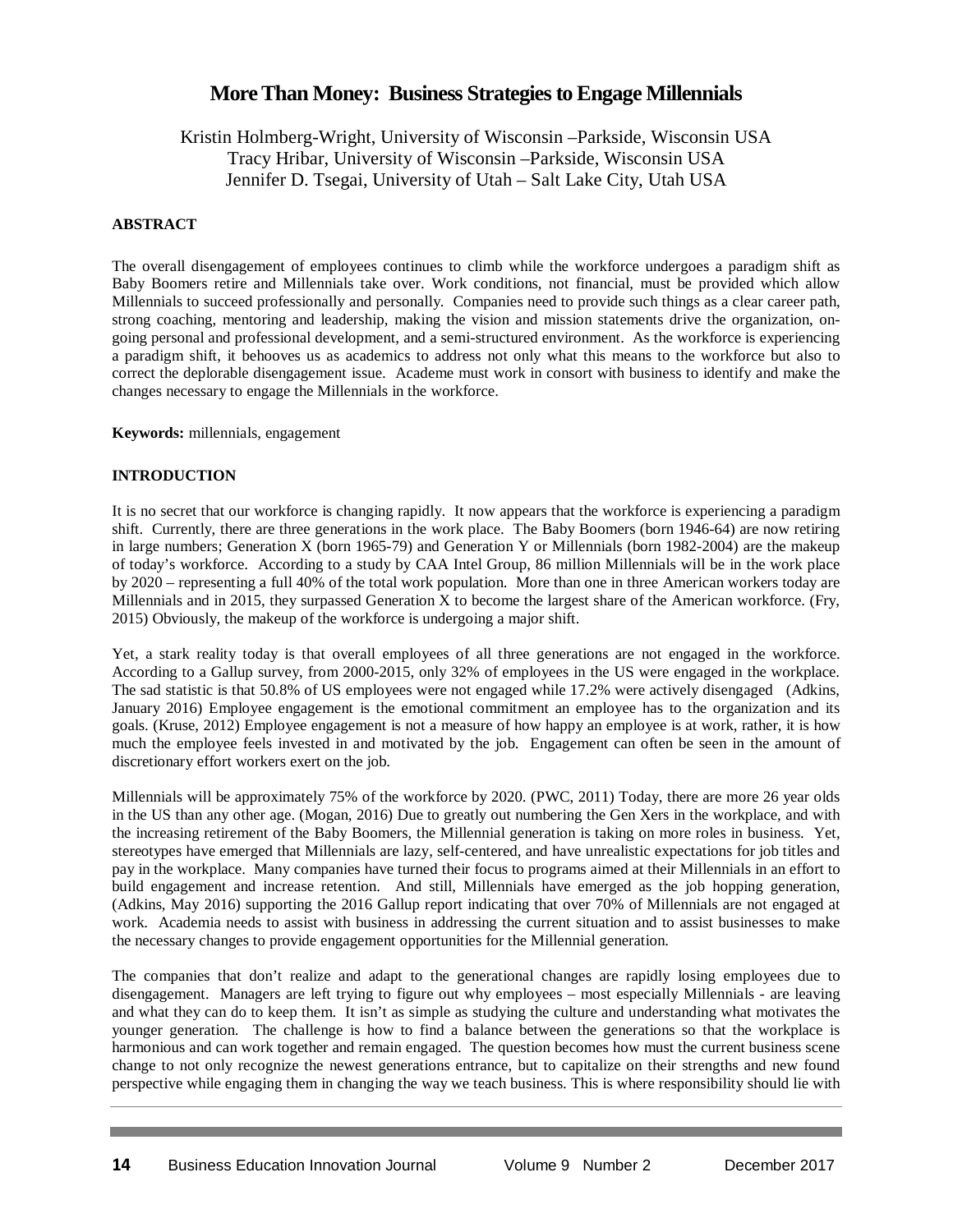higher education institutions. We need to change the way we educate and engage with the new generation of students and future employees. When the business world experiences changes, the immediate impact should be felt and addressed by academia. It is critical higher education institutions and programs lead the change and are open to refining not only the way we teach, but the actual way we engage with the Millennial generation. Our sstudy will discuss strategies business schools should/could implement to address Millennial engagement issues.

### **OUR STUDY**

Our study involved focus groups of individuals from both Generation X and Y. We concentrated on asking individuals and focus groups about job engagement and motivation, decision making, communication, and leadership. Many people shared ideas or thoughts in other areas as a result of their answers. The quotes included are from the focus groups.

Millennials are different from previous generations and in a number of ways – some say an infinite number of ways. Millennials are bringing a new perception of what the business world should be like and how the relationship between the employer/management and employee should be structured. The average tenure of a Millennial is two years. (Fromm, 2015) While two years may seem like a short amount of time to a Gen Xer or Baby Boomer, it may be just enough time for a Millennial to absorb their surroundings and make a decision on whether or not the position, manager, or company satisfies their needs. "*We are used to watching TV on demand, Netflix or binge watching an entire series when we want, so waiting for a promotion might be challenging*." Because of the Millennial generation's entrance into the workforce, we see some dramatic shifts.

### **Who is a Millennial?**

*"We like technology and innovation. We get bored easily. We want to have the next best idea. We love our lives outside of work. We are not like our parents or their parents. We do things differently. We have different priorities. Managers must adjust to us, because we are here and we will be here longer than they will."* This is how a Millennial in a focus group described himself and his generation.

Howe and Strauss are credited with coining the term "Millennial" and in their book *Generations: The History of America's Future*, *1584-2069,* they describe a Millennial as someone born between 1982 and 2004. (Rouse) Although opinions differ about the specific age range, there is general consensus that Millennials are the generation born in the last twenty years of the twentieth century.

The following captures overall the Millennial generation (Goldman Sachs, 2016)

They are the only generation that has lived totally in the digital age and, as such, have collected a huge network of friends through internet based relationships.

They have witnessed the largest recession since the Great Depression, watching the adults around them suffer job loss, losing homes to foreclosure, and experiencing the disappearance of 401K's and pensions.

They are the children of the highest divorce rates and most single parent homes in history.

They have lived in the super media infused age of news where they witnessed 911, Columbine and other school shootings, and natural disasters and terrorist attacks.

They are the children of the 2001 'No Child Left Behind' initiative.

They are the largest generation. There are more Millennials than any other generation in history, approximately 91 million.

They have the highest unemployment rate and the lowest income of all generations before them, while also holding the largest amount of student debt.

There is a certain stigma that has developed referring to Millennials as lazy and lacking in a work ethic that prior generations portrayed. While there are definitely examples of 20-year-olds with a poor work ethic, the stereotype should not be applied to all young people in the work place. Millennials can and are excelling in the work place. From our study, we have identified certain characteristics that an organization may choose to develop in order to engage Millennials.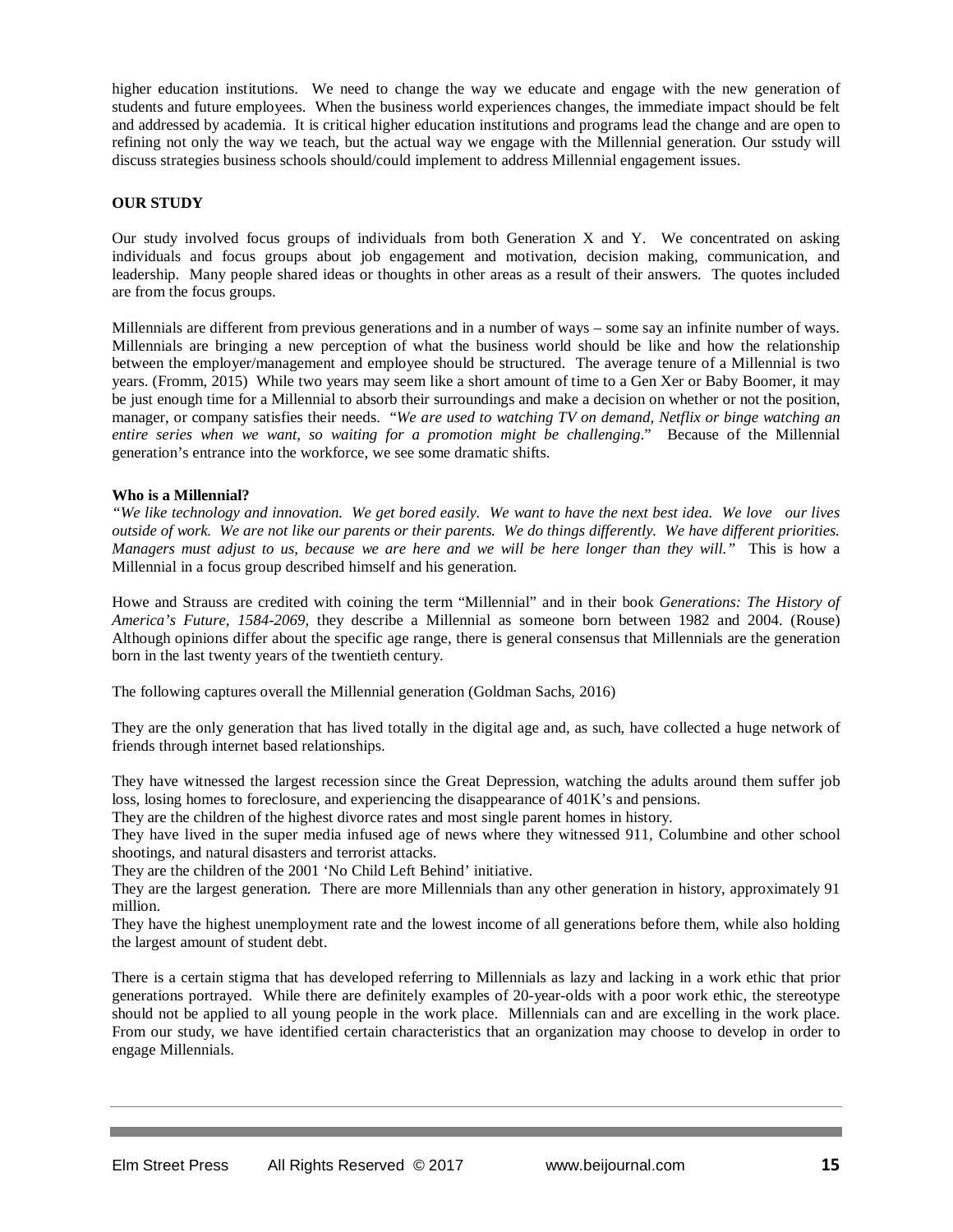#### **Mission and Vision**

Motivating Millennials starts with portraying the company values, vision and mission clearly throughout the entire organization. This should apply to all people within organizations, regardless of the average employee age, but it is especially important to companies with a strong Millennial presence. Millennials want to work with purpose and to make a difference within the organization and to the world. (Watkins, January 2015)

Renjen (Renjen, 2016) offered three factors for consideration to organizations to 'earn the loyalty of their Millennial professionals.' The first factor was to create a culture of purpose, next, establish values to have a long term success, and finally, utilization of people's strengths and abilities. *"I was severely underutilized in a position and ended up leaving the company because I was bored. I think this is something that ties into having a clear vision. With a clear vision, everyone in the company understands where they need to go and can assign the right tasks to people. Without a clear vision, management will not be sure what tasks to assign and will then assign mundane tasks in order for their employees to be doing something. These mundane tasks generally do not lead to employee development but to boredom and the urge to search for another company that has the possibility of being more fulfilling."* 

It is important that work environments provide satisfaction to Millennials existential needs. The generation wants to give back to the community and the world in meaningful ways rather than focusing merely on profit making. *"If a company wants to attract me, their organizational culture must match my values. The values, culture and perception of a company play an important role in how I feel or think about a company – whether it be to work for them or buy from them.*" Our focus groups also made mention of the importance of offering Millennials volunteer opportunities, internships and business based projects while in college. Perhaps, colleges and businesses should work together to design these type of high impact learning experiences for students that can then open work opportunities in the future for the students.

Millennials tend to value knowing what they are working toward. In general, they like to understand the reason why they are doing things and what the final outcome should be. When the company vision is clear, they not only work towards it, but they can also apply creativity in finding ways to reach the goal. It is the responsibility of upper management to make the vision clear and should be a major priority and emphasis at all times.

### **Learning**

Millennials are also motivated by learning. Constant learning and change keeps them interested and encourages engagement. A survey led by Adecco states that 68% of Millennials are looking for professional/leadership education. (Rouse, 2015) Likewise, a study by the University of North Carolina found nearly 2/3 of the Millennials say that the most influential factor in their current job is the opportunity for personal growth. (Nickell, 2014)They are looking for the next best thing and they want to improve themselves constantly to reach the top*. "To motivate Millennials, you need to offer us growth, because we are not satisfied until we move onto the next job."* Here is another opportunity for colleges and universities to work in consultation with local businesses providing on the job learning and growth opportunities.

Millennials who continue to learn new things in the work place by job sharing, cross training, and development activities can experience great benefits*. "I love to learn new things at work. I am definitely aiming to become more and more of an asset to the company and the best way to do that is to learn a lot."* Another Millennial commented *"the more I learn, the more useful I am. Because my tenure cannot be an advantage at this point in time, knowledge is my biggest asset to advancing. I don't want to be stuck in the same position forever."*

Many Generation Y's enjoy learning by associating with other individuals. In a study by Bentley University, it was found that Millennials like to learn new skills through in-person methods including face-to-face training, third party events and guidance from co-workers. (Hyder, 2013) This isn't to say that online modules don't work, but one should not assume that a tech savvy group doesn't value personal interaction. *"I especially enjoy learning from others in the workplace where I can ask questions* and enjoy the compadre."

### **Communication**

For the most part, Millennials enjoy social interaction with co-workers, managers, and also suppliers and customers. (Gasca, 2016) Yet, communication is viewed in many ways differently by Generation Y. Growing up in the world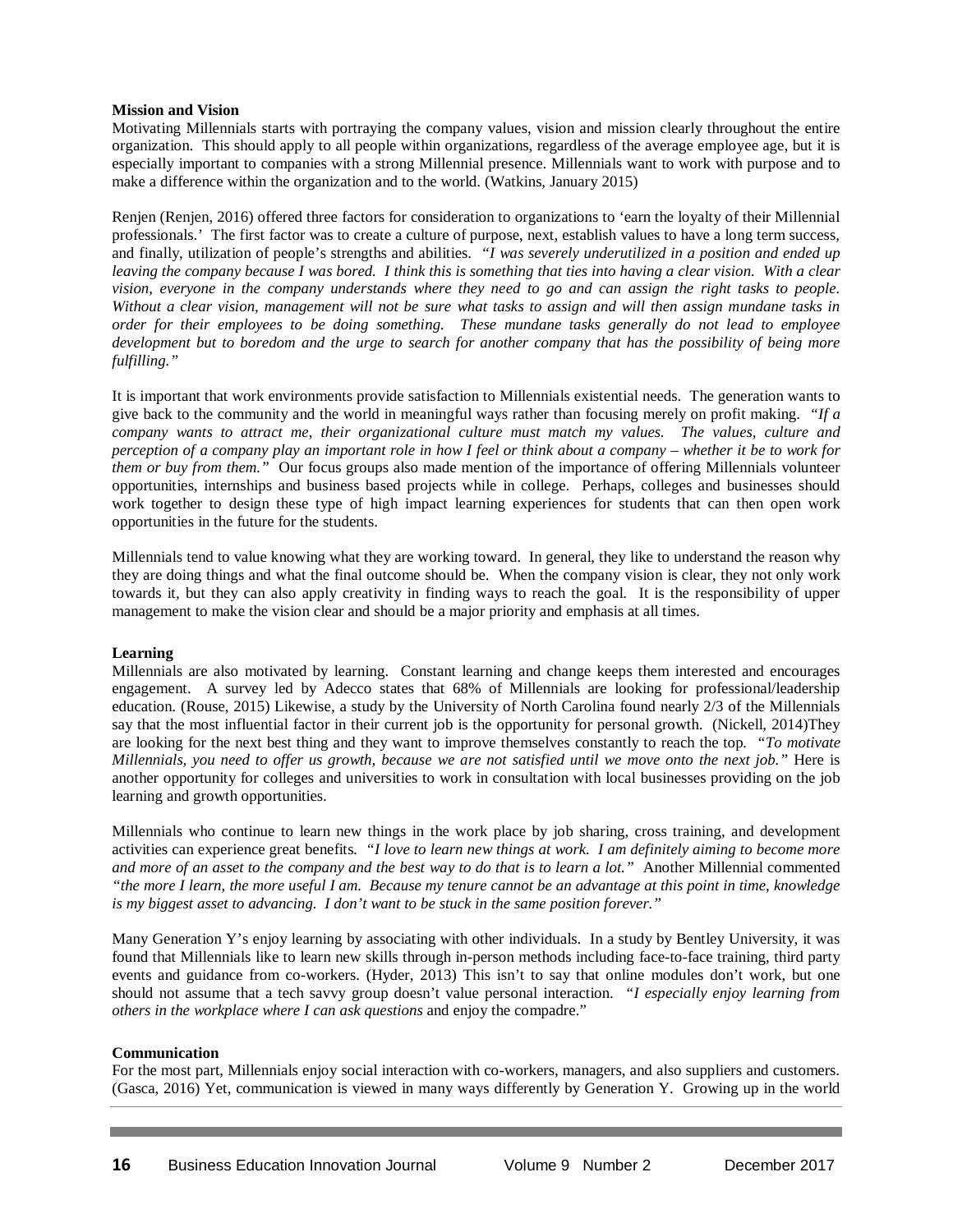of Facebook and Twitter has had an impact on Millennials that no other generation could even imagine. Any 20 something today has spent the last 5-10 years of their life constantly engaging in social aspects of life. Millennials are social in two vastly different worlds. One of these worlds is real while the other world is entirely virtual using social media sites such as Facebook, Instagram, Twitter and Snapchat. Millennials have an app for everything they desire in a fast paced and changing world. Most young adults are not comfortable just being alone in the peace and quiet. They want to be part of something and communicate with others. *"I am generally a quiet kid and keep to myself, but I do love the fact that everyone in the finance department does know me and I know them. This has helped me a ton and made showing up to work that much better. I love working with others in teams and learning from them and teaching them things. It does motivate me to come to work with a good attitude and contribute quality work to the group."*

Communication is the key to improving the attitude, understanding, and direction of Millennials. With the progress of technology, communication no longer has to be (nor should it be) completely face-to-face. Facebook and Twitter have been the biggest drivers of change in communication patterns. *"I enjoy being able to quickly type a message and share it with the world. It gives me instant feedback on whatever topic is on my mind and resolve it within a moment of posting."* The Millennial worker wants communication to be quick, more instantaneous, and shared among many. Their primary form of communication is chat or text and, because of access to these forms of communication, individuals are available 24-hours a day on their technology. They get their news, movies, and books via the internet and that is where they may seek to learn and grow on the job.

Yet, having actual personal interactions is also important. Communication needs to be two-way as Millennials want to be heard. They want to feel important to the organization and that requires a relationship and communication with leaders of the company. They want managers and executives to promote honesty and integrity going both ways. And, they want their leaders to provide and teach them the 'why' of what they are doing. "*At my company, executives have made themselves accessible to all employees. We regularly have 'town hall meetings' which has allowed me to understand what they are trying to achieve and the vision they have for the company. Hearing that explained from actual people was way better than reading a quote on a website. All managers should be personal with employee and allow employees to be personal with them. It motivates employees to truly do their best to help out others in the company."*

Having learned to communicate using technology, often Millennials are unaware of their nonverbal cues which has often contributed to miscommunication between friends, coworkers, and managers. *"At times, I must admit, I forget that my words only account for a small part of communication."* College classes in communication and management should address the new communication technologies as well as discussion and understanding of the impact – both negative and positive – such technologies present. The learning should definitely be addressed while the individual is in college and in a learning environment.

Millennials electronic literacy can be leveraged for communication in general. They are the first cohort to grow up with computers and cell phones in their homes. They have been with technology for much, if not all, of their lives. While most Millennials prefer to email and text over other communication mediums, happy mediums are becoming more popular that bridge the gap between efficiency and effective relationship building. For example, Skype and telepresence meetings allow face-to-face conversations from the convenience of one's office.

Though the Web plays a supporting role in getting and communicating information, Millennials may also use what has been referred to as a 'Millennial Advisory Board' composed of parents and other family members, friends, coworkers, school advisors, professional specialists like wedding planners and realtors, and their partners or spouses." (Albritton, 2017) This is the group the individuals will rely on regularly for assistance and advice as decisions are made and the future is approached.

### **Teamwork**

Having grown up in a world where they can instantly reach out to anyone, Millennials are used to working in teams and expect to make friends with people at work. Generation Y has grown up in the world of collaboration, a world where you can reach out instantly to anyone and virtually see them. Collaboration and teamwork go hand-in-hand. This generation truly believes that teams can accomplish more and have witnessed the success of teams. *"When I first started working, I was mocked by my colleagues for signing up for too many extra-curricular activities/committees at work – but quickly learned that this was an easy way to get exposure and get ahead in the company."* As Millennials jump at the opportunity to work on teams, they are networking, marketing themselves,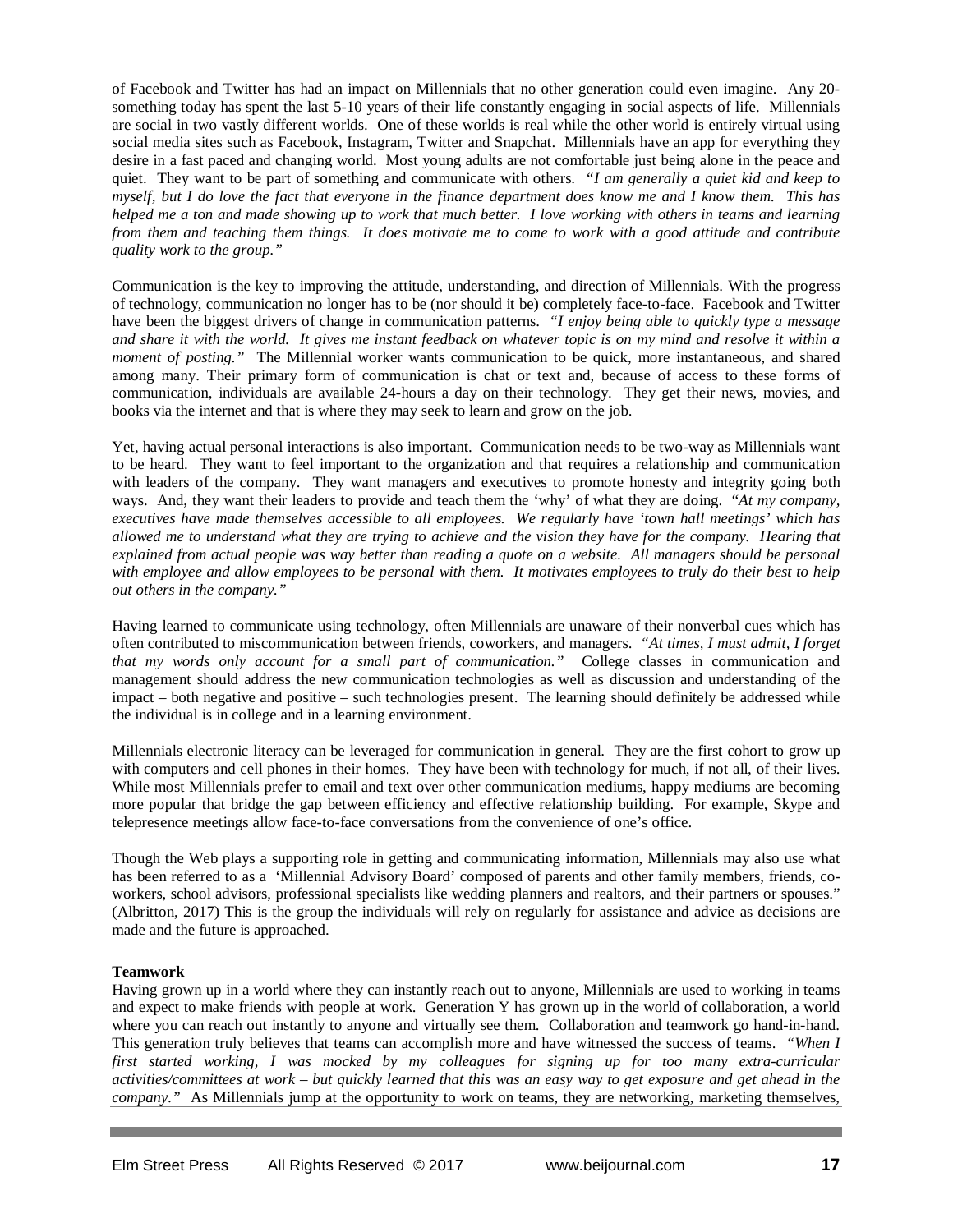and getting exposure to help them with their intrinsic satisfaction and career growth. Colleges and universities do offer a multitude of team experiences. What, perhaps, needs to be improved is the actual teaching of what teamwork involves. The actual experience of working on a team needs to be expanded to foster additional understanding of the dynamics of various team efforts.

Generation Y has often been dubbed the 'everybody gets a trophy' generation. They are a generation in which everyone either played a sport, were in a band or orchestra, or took part in dance recitals. They learned early in life to recognize everyone's contributions in a group setting and how to work together to achieve success. Understanding this view can be difficult for the Baby Boomers and Gen Xer's who were raised in a generally more competitive environment. While it's been recognized that collaborative thinking often breeds greater success than an individual approach, earlier generations seek a greater level of personal recognition, whereas Millennials are content to enjoy success together as long as the greater goal is achieved.

As such, Millennials approach tasks from a team perspective, even when a team has not been defined. An insightful example came from a member of a focus group. *"I held an experiment about two years ago as part of a seminar that I was taking on understanding the generational gap. In this experiment, I had a Millennial intern on one side and a seasoned employee on the other. I asked each team to come up with a strategic plan on how we could make improvements on our current maintenance work management system in order to reduce inefficiencies. I gave them 20 minutes to brainstorm the ideas and then they were to get back together and see me the ideas. As the teams went on their way, I noticed that the millennial immediately picked up an electronic device and started texting acquaintances and posed the question online to them. After a few minutes, their inbox was filled with suggestions and ideas from hundreds of people. The Millennial gathered all the ideas and responded to everyone that had sent in suggestions. He then emailed me the list and still had 10 minutes to spare so they continued chatting on social media. The Boomer was different in the fact they went off on their own to figure it out themselves. They went straight to the technical library and started physically researching the information. The Boomer then walked over to a fellow coworker that was also a Boomer and began talking about the task. After about 15 minutes, the Boomer finally emerged from behind the desk and was ready to discuss. I asked the Millennial to pitch to me what they had researched. The next words that came out of the mouth of the Millennial made me realize a major difference. When the Millennial was giving me ideas, they kept saying WE came up or WE suggest. The Millennial gathered answers as a group and then presented those ideas as such. The Boomer, on the other hand, pitched the idea to me and kept saying I. The interesting thing about it was they both came up with similar ideas but by very different methods."* 

# **Diversity**

Millennials also expect teams to have diverse representation. The generation is very respectful and forward thinking about diversity. They look at diversity as something to blend together experiences, culture, perspective, and backgrounds. Diversity to a Millennial is not merely a racial or gender divide. They have grown up with representations of other races and backgrounds portrayed in the media and popular culture. They will not notice differences per se. Millennials view diversity as a strength resulting in many different viewpoints and solutions to the same problem. Working on diverse teams also offers the Millennial a learning experience they can make use of in their future undertakings. *"We don't care if our coworkers or boss is a woman or someone from a different racial background; we just want to work with bright people that advance our careers."*

Wilkie (Willkie, 2015) pointed out that it may be important for Millennials managers to be more aware of diversity. Their early exposure to diversity doesn't mean they will automatically approach the hiring or promotions process in a manner that embraces different races, genders, cultures, religions, or sexual preferences. They will overall be inclusive but may need to be more aware of the varied differences to assure an organization has wide representation. It behooves higher education to continually address issues of diversity throughout the Millennials' educational experience which allows the transfer of understanding to the workplace.

### **Feedback**

Millennials like to get immediate feedback on their thoughts and performance and this is exactly what they get by working in a team and collaborating through technology. Millennials don't want annual reviews; they want ongoing conversations. Reviewing performance once or twice a year does not work for them. They want constant feedback. Millennials don't so much want to fix their weaknesses; they want to develop their strengths. "It's not just my job, it's my life." *"In my profession, I do manage Millennials and it is my personal experience that they expect feedback*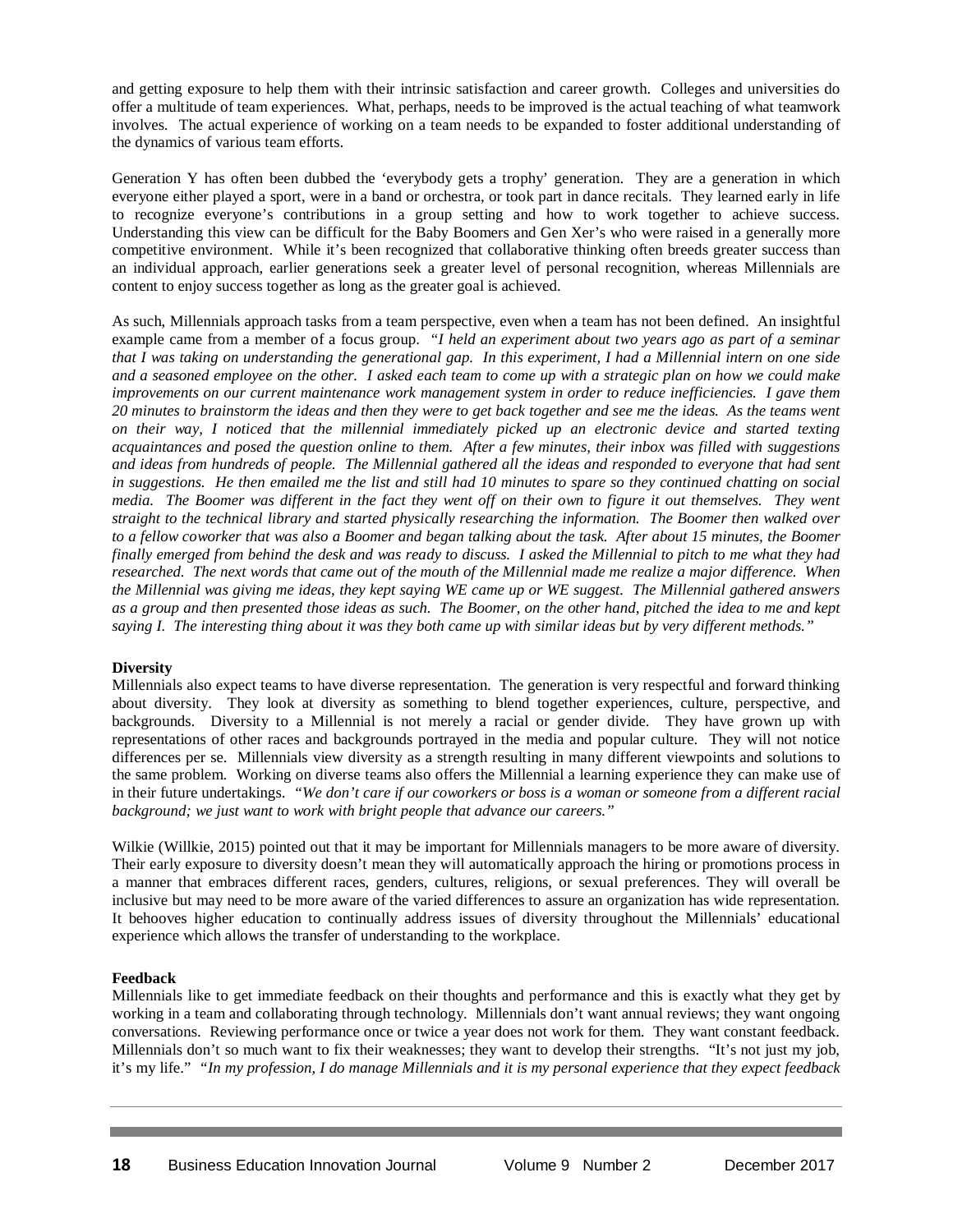*often. However, they need assignments that create continuous learning and allowing them to solve important problems for the company."*

It has been hypothesized that the reason the generation needs constant and consistent feedback is due to the hyperfocus on performance they were accustomed to during their school years. For example, No Child Left Behind was introduced into the public schools in 2001 which forced funding to be tied to test results. It is at that time that American education shifted from a learning focus to a performance based focus. As a result of this shift, instructors increased the frequency of feedback to ensure that students could correctly answer test questions based on the content they were being taught. (Thompson, 2012) *"Providing regular feedback is especially crucial for us, because we are constantly seeking feedback (good and bad) so that we can remain motivated and develop ourselves."*

### **Flexibility**

Millennials require flexibility on the job. Flexibility has multiple aspects to it, such as putting an end to the classic 9 to 5 job, decision making, telecommuting, and innovation. Flexibility in the workplace is becoming more of the norm than an actual incentive. The Insurance Education Foundation ran a study in 2016. 4 out of 5 of the millennial respondents said that they would rather have more vacation time and the ability to work from home than increased pay. On the other hand, Gen Xer's took the same survey and 1 out of 5 came back with the same results. This shows a stark difference regarding flexibility in the workplace and has implications going forward.

Though they require flexibility to get things done, they also require structure and boundaries due to the fact they were often hyper-scheduled by (overbearing) adults during their childhood years. Overall, as a group Generation Y appears to be less tolerant of boredom than any other generation. They will need structure in their job duties and assignments much like they had in school when they juggled schools, sports, music, and other activities. The major difference is that they will want flexibility from the employer once a duty or assignment is given.

Flexibility also comes in the form of telecommuting. Growing up with cell phones and laptops have strongly formed the lifestyle of Millennials. This accessibility has encouraged the creation of telecommuting*. "If you told me I could have one day a week where I didn't have to wake up at 5:30 and drive an hour to work, I would be ecstatic. Working from home would allow me to wake up at 8, eat breakfast, watch TV, make a nice lunch, get some laundry done, and be home before I would on a normal day. With that said, I do not believe I would be nearly as productive with the many distractions that are at home. But for morale purposes, I believe it would be worth it to a company to allow it in a moderate amount."*

Flexibility in decision making can also be a strong asset for the engaging a Millennial. When a Millennial has the power to make their own decisions and are supported by their managers, they can apply innovation and take risks. Innovation and risk taking are also strong characteristics of Millennials. *"I love the freedom to improve processes and make my life easier whenever possible. I also like the idea of having the freedom to innovate and impact the company in a positive way with an idea that was my own. Something that I actually did actually made a difference."* 

The overall decision making process will look very different from past generations. As discussed earlier, they have been reared to work in group settings and to value input from everyone. *"Our generation grew up with the words 'Google it', that is what we know and that is what we are going to use. Digital media reverberates throughout the decision making process. What we see or how we interpret the world is based largely upon our online experience."*  They need to be allowed to integrate the use of information technologies and computer mediated communication as aides in decision making. While they may not have historically been seen as the most effective form of decision making in the past, utilizing instant messaging and other technology mediums is quickly becoming a preferred method of communication in the workplace. *"I often find myself calling team meetings via technology to talk through scenarios, collaboration on decision making, and to build consensus."*

Encouraging risk taking is another motivating factor for many Millennials. Millennials should be involved in decision making and the consideration of risk factors. *"I could conduct the necessary research and pursue certain risks that I believe could be beneficial to the company. Then, I would present my case to upper management and they would make the final call. That would be the freedom I would prefer and would incorporate if it were my call. I would not tell anybody they couldn't take risks, but I wouldn't let them take any big risk alone."*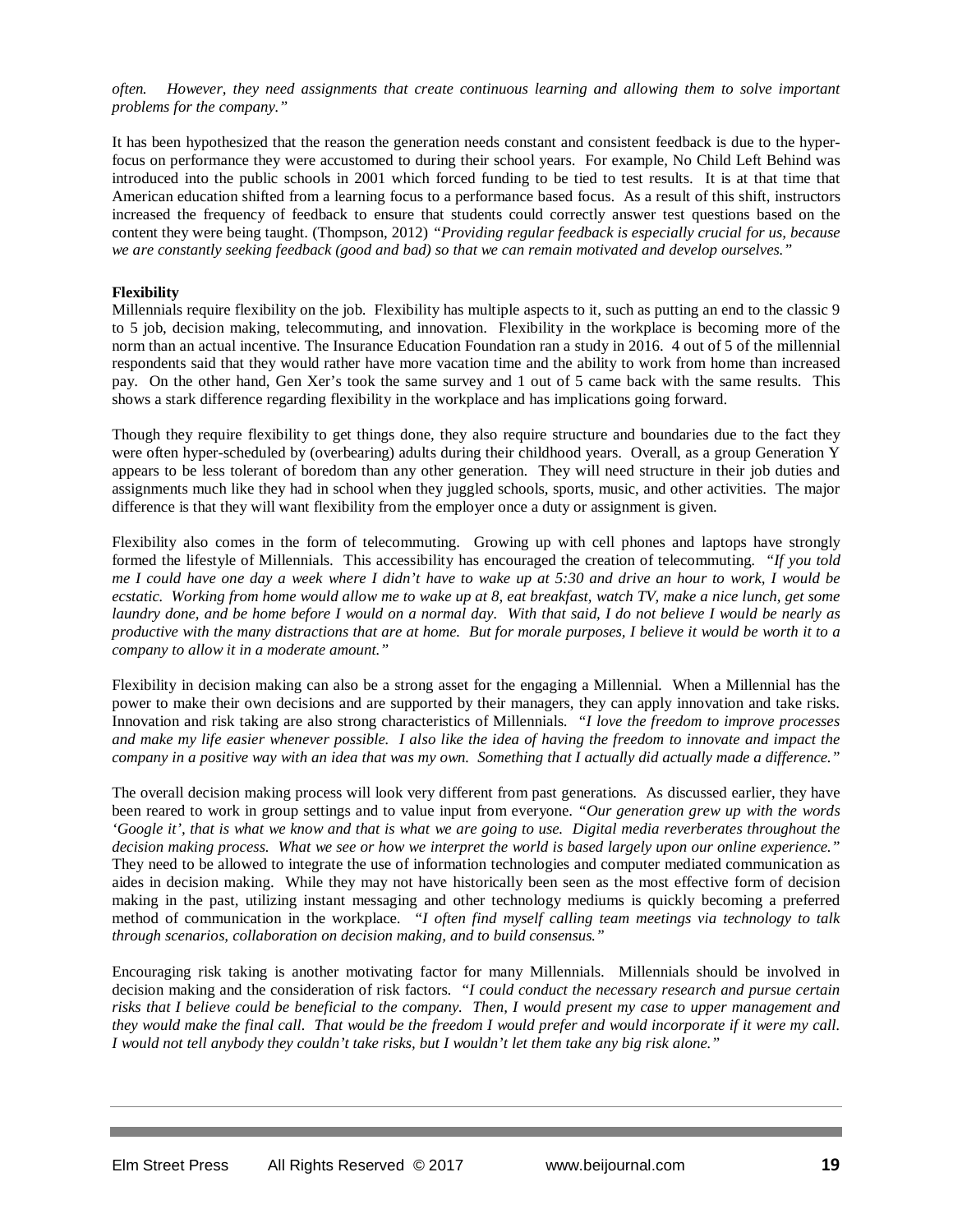### **Leadership**

When it comes to leadership and management styles, Millennials want a mentor and a coach, not a manager. The generation wants an open door relationship with an experienced professional who will encourage them to reach their full potential. *"When we ask questions like why, which other generations taught us to do, it's not that we are being disrespectful. It's because we do our best work when we see the purpose behind it and we are looking for someone to coach us to understand the purpose. So if you want to get the most out of Millennials, it's paramount that you have managers that understand the best way to lead is by being a good role model and coaching employees."*

They want to be treated like adults and trusted. Millennials are "used to loving parents who have scheduled their lives around activities and events of their children. These young adults have ideas and opinions and don't take kindly to having their thoughts ignored. After all, they had the best listening, most child-centric audience in history." (Tips for Managing Millenials) Generation Y also looks to others such as parents, other family members, friends, co-workers, school advisors, partners or spouses for coaching and mentoring. One Millennial in the focus groups referred to such a group as her 'Millennial Advisory Board.'

Work environment. Millennials want an enjoyable or fun work environment. They read about companies like Google, Zappos and tech startups and get discouraged when their work environment does not compare. They are easily excited by the little things such as their boss spontaneously letting them leave an hour early, bringing in food, or planning a fun activity together*. "We are more productive and engaged when we are happy. We appreciate company events, luncheons, social gatherings, fun contests."*

They are interested in the overall office layout. They are interested in flexible work stations and open areas for small meetings. The workspace design can often attract the Millennial to an organization and adds to the overall corporate culture Generation Y is interested in being a part of. Millennials often organize their space to meet their goals. (Brandt, 2014) *"My office cube regularly has visitors. I have a huge collection of magnets from all over the world on my overhead shelves, my cube walls are lined with printed canvases of my photography, and it is all compete with a huge candy bowl. My mentality is that work is my home away from home so I might as well enjoy my living quarters; but I have also found that it benefits me socially at work. All sorts of people notice my cube and stop and talk with me – I've formed a lot of friendships this way with other departments which has helped with networking and even talking out projects I'm working on or issues I am facing."* 

Fun work environments also are known for boosting or driving innovation, creativity, and collaboration. 73% of US Millennials consider themselves to be creative (Bergh, 2015) and when asked what creativity meant to them, the word 'innovation/new" ranked #1. Having grown up in a world which experienced a lot of societal change, many educated Millennials tend to be innovative and creative. As such, there is a high enthusiasm for being in environments that facilitate innovative independence. *"I am part of the social media team at work and I asked a fellow younger coworker what he would do to improve our social media presence. He immediately said we should do funny videos with our employees that highlight our product and service. These videos would be more organic and engage our customers better than another print ad. It is also possible that a video may go viral which would really enhance the company's exposure. This would be something creative that he would love to work on and come up with and applies perfectly to how Millennials can use their creativity in the workplace."*

### **Ethics**

Generation Y is the first to study business ethics in college, with plenty of examples such as Enron and WorldCom to learn from. Millennials care about the environment, and this can be seen in the increase of companies who publish sustainability reports (81% of Fortune 500 companies in 2015). (npr, 2016) They strongly feel that an organization's success should not be measured by profits, but should include a larger purpose. In one study, 49% of the Millennial participants had rejected an assignment at work due to ethics and 56% would not work for a company with questionable values. (Yakowicz.) As Millennials become a more significant percentage of the economy, companies need to appeal to their need for social responsibility if they want to hire and/or sell to this generation. They constantly share stories on social media platforms of companies who are not socially responsible. *"Just this last month on Facebook, I've seen lists of companies who test on animals, horrific videos of the treatment of dairy cows and a 'how it is made' video on gummy bears that will prevent me from ever eating gummy candy again."*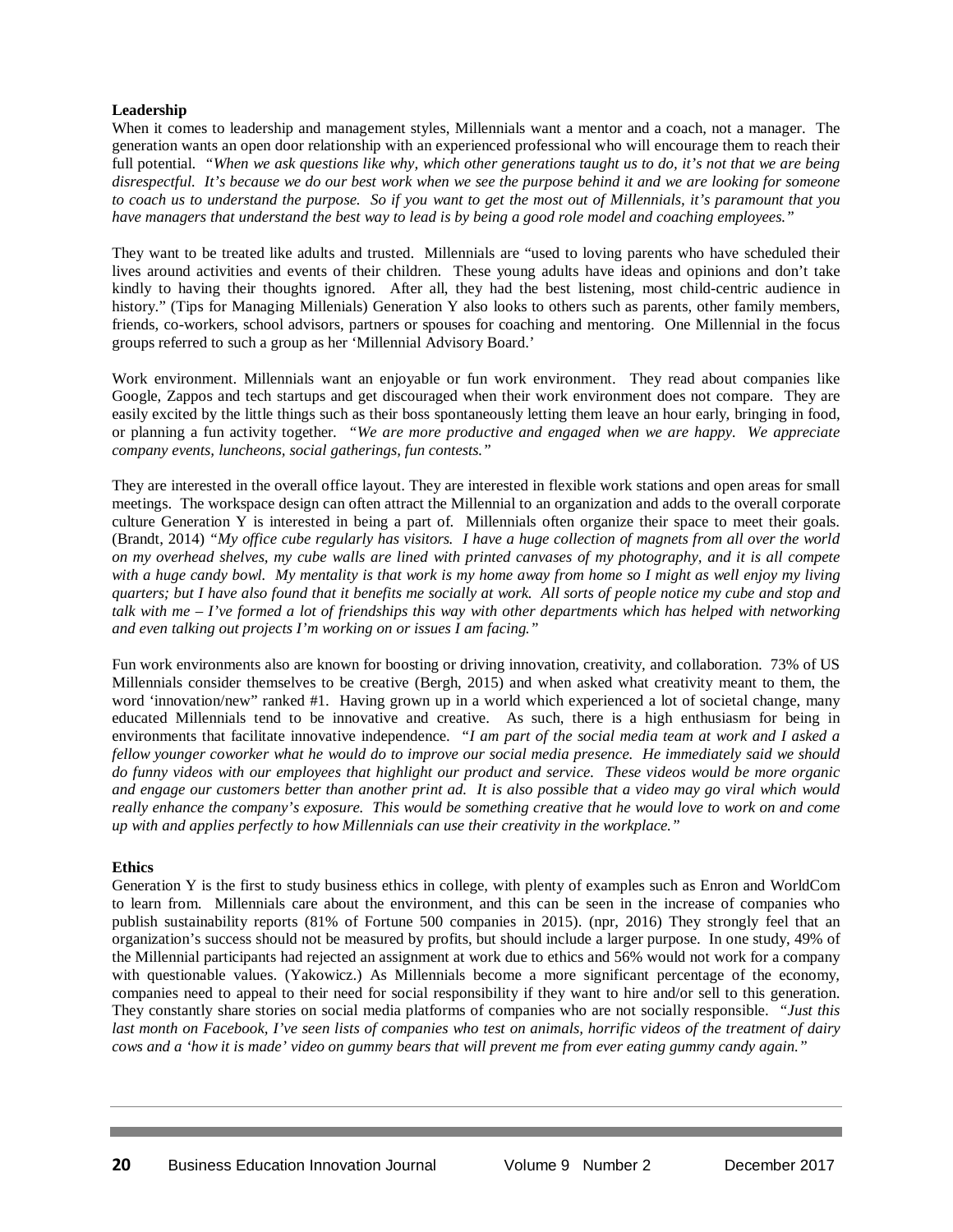Work/life balance. Finally, work/life balance is an expectation of Millennials. They appreciate perks such as flextime, unlimited PTO, and telecommuting. The generation does not want to dedicate all of their time to their career. *"I have worked way too many weekends already, thinking to myself that this is supposed to be the best time of my life."* Millennials don't have the attitude of 'work, work, work'. They combine work with fun and fun with work. Because Millennials are so attached digitally, there is a blurred line between work and home. They also don't believe you have to work a certain number of hours and in a particular location to be viewed as productive or 'doing your job'. They want to enjoy life and place high importance on life outside of the workplace. The 40 hour workweek is more than enough for Millennials to handle right now. *"Forcing us to work more than 40 hours is detrimental to morale."*

# *A Few Success Stories of Engagement*

"One way to modernize and increase employee engagement is that leaders in business and human resources need to raise employee engagement from a human resource program to a core business strategy." (Bersin, 2016) There are many stories of how companies – both large and small – are attempting to attract, retain, and most especially, engage the millennial generation. Likewise, the organizations must not just focus on Millennials but should seek ways to reduce intergenerational problems while more effectively integrating Millennials within the workforce.

In 2012, General Electric formed a team of 21 Millennials from various GE business areas. The team was named Global New Directions and was given three months to 'attract, develop, and retain the talent of the future.' (Peters, 2012) The team presented a list of key recommendations that were later implemented by GE such as the development of a new performance management system that allowed just-in-time feedback and coaching. Rather than rely on the best practices of other organizations, GE decided to address their generational issues by using an internal research team to focus more specifically on what might be successful for GE.

Northrop Grumman also created a group based program designed to help develop and engage new employees. The program, called ConnectN1G, used volunteer teams to organize social networking, community outreach, and professional development activities among 26 geographic regions. According to (Rikleen, 2016), the effort addressed the new employees needs of acquiring relevant career planning knowledge, aided in achieving their personal success and business results, and most especially, provided an opportunity for the new hires to establish networks outside of their particular work area. Executives see the effort as successful in recognizing different people's interest in new projects, obtaining more and more immediate feedback on initiatives, and establishing networked relationships throughout the company.

Marriott provides "Evenings of Engagement" Dialogues which are hosted by senior leaders in Marriot's central geographical area and open to high-potential younger managers. The goal is to provide the managers with an opportunity to network with senior leaders, offer an opportunity for the younger mangers to discuss aspirations, and allow both the Millennial manager and senior leaders to share methods on achieving career goals. (Rikleen, 2016)

Stories and ideas for successfully engaging all employees should be widely shared. Successfully working with Millennials is an imperative for our country in order to promote overall growth and sustainability. Often, our egos and past success lead us to believe we have all the answers or we should not share our successes for fear they will be used by other companies. This thinking is no longer acceptable. All companies need to gather intelligent people from multiple perspectives and to include Millennials. If your company is not hearing what Millennials are thinking, you are missing the whole picture and the hope of the future. Obviously, Millennials are not the miracle pill, but without designing your work place to recognize the Generation's goals, motivations, engagement practices and being opened to listening to and often implementing their suggestions, businesses will suffer greatly.

### **CONCLUSION**

As Baby Boomers continue to retire and Generation Y enters in larger numbers, a monumental shift in the labor market is taking place. Concurrently, we have witnessed the downward slide of all workers being engaged in the workplace. Companies cannot allow this slide to continue nor to get steeper.

The growing percentage of disengaged workers should also be addressed immediately by colleges and universities. Internships and experiences with business leaders should be a priority. Bringing more business personnel onto campus and participating in classes, lectures, volunteer experiences, etc. will open communication and understanding of and for Millennials.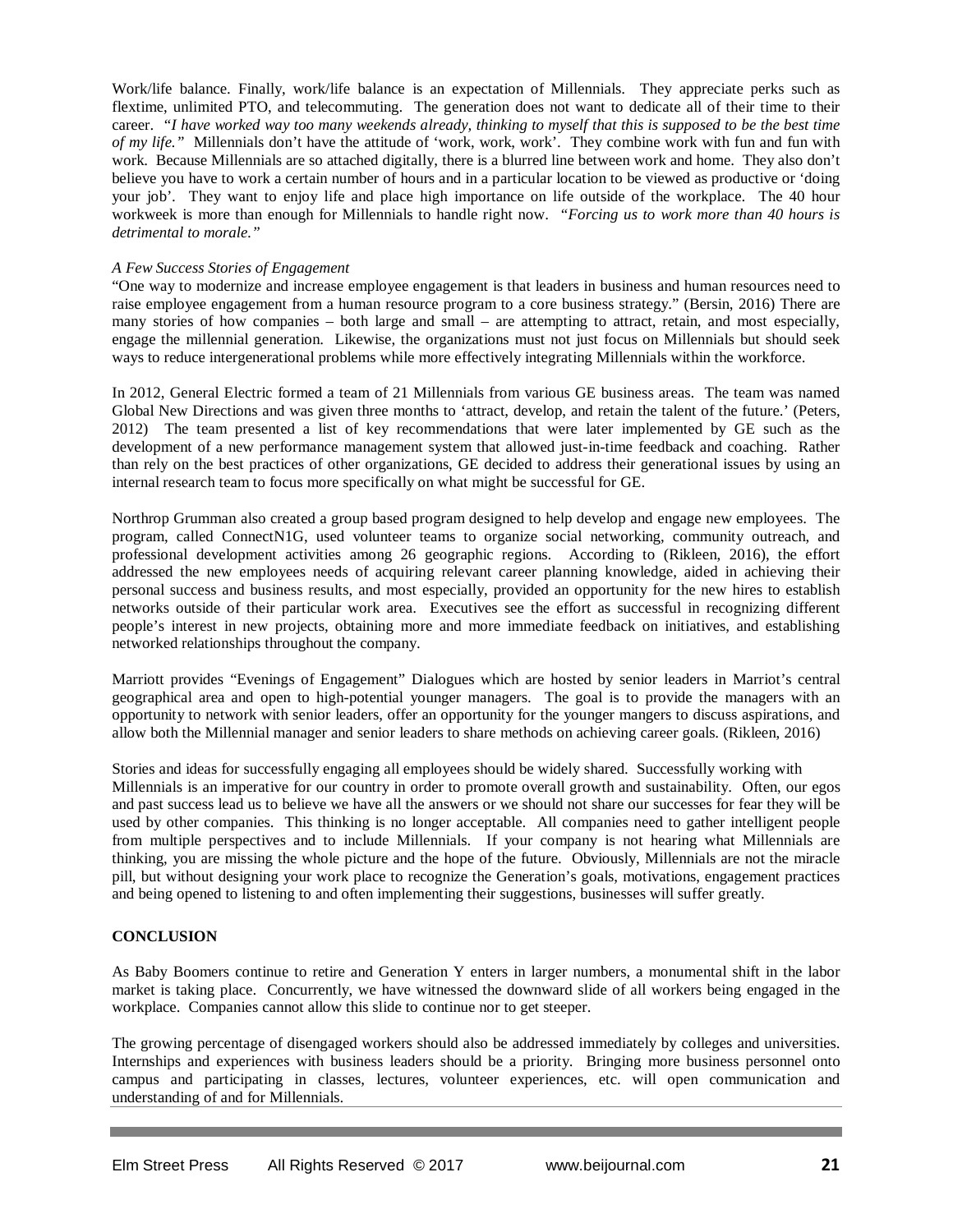Management overall is starting to change, but to cater more to Millennials, we must change faster or risk having either an older workforce or a workforce that is disengaged and not made up of the best employees possible. The problem for most companies is that today's workforce and work environment is drastically different from the past. Today, more research into how best to engage the overall workforce as well as engaging students while in college is paramount.

Companies hiring Millennials must provide certain work conditions to allow Millennials to succeed professionally and personally. Companies need to provide such things as a clear career path, strong coaching and leadership, ongoing personal and professional development, and a semi-structured environment. Companies must be flexible, provide training and educational advancement. This is again an area where colleges and universities can be actively involved and not only help businesses to relate to Millennials but to more fully offer necessary courses, training, and volunteer opportunities that open the chance for engagement at all levels – worker, business, and college experience. Millennials crave increased workplace responsibility and rely on the mentoring from more experienced employees. The company vision and mission must be front and center. As the workforce is experiencing a paradigm shift, it behooves us to address not only what this means to the workforce and academia, but also to correct the deplorable disengagement issue. We believe, as has been identified in the literature and throughout the comments we gathered from our focus groups, that changing the workplace environment to engage Millennials in the workplace holds the key to success overall in the future.

### **REFERENCES**

- (n.d.). Retrieved from Benefits of DISC: http://www.discprofile.com/what-is-disc/benefits-of-disc/http://discprofie.com/what-is-disc/benefits-ofdisc
- Adkins, A. (2016, 1 13). *Employee engagement in the US Stagnant in 2015.* Retrieved from http://www.gallup.com/poll/188144/employeeengagement-stagnant-2015.aspx
- Adkins, A. (2016, May 12). *Millennials: The Job Hopping Generation.* Retrieved from
- http://www.Gallup.com/businessjournal/191459/millennials-job-hopping-generation.aspx
- Benson, T. (2016, February 11). *Motivating Millenials Takes More than Flexible Work Policies.* Retrieved from Havard Business Review: http://hbr.org/261602/motivating-millennials-takes-more-than-flexible-work-policies
- Bergh, V. d. (2015, March 17). *A Millennial view on creativity*. Retrieved from How Cool Brands Stay Hot:
- http://www.howcoolbrandsstayhot.com/2015/03/17/a-millennial-view-on-creativity/
- Bersin, J. (2016, January 26). *Becoming Irresistible: A New Model for Employee Engagement .* Retrieved from http://dupress.deloitte.com/dupus-en/deloitte-review/issue-16/employee-engagement-strategies.html
- Brandt, G. (2014). *Why You Should Adopt Goggle's Nested Approach to Office Layouts.* Retrieved from
- http:www.forbes.com/sites/georgebrandt/2014/06/17/why-you-should-adopt-google's-nested-approach-to-office-layouts/#2def8c783776 *Echo Boomers: The Marking of a 26-Year-Old.* (2016, March 10). Retrieved from http://www.history.com/news/the-echo-boomers-a-26-yearold-trip-down-millennial-lane
- Fromm, J. (2016, 11 6). Retrieved from Millennials in the Workplace: http://www.forbes.com/sites/jefffromm/2015/11/06/millennials-in-theworkplace-they-don't-need-trophies-but-they-want-reinforcement/#5512130653fb
- Fry, R. (2015, 11 5). *Millennials Surpass Gen Xers as the Largest Generation in the US Labor Force.* Retrieved from
- http:www.pewresearch.org/fact-tank/2015/05/11/millennials-surpass-generation-xers-as-the-largest-generation-in-u-s-labor-force/
- Gasca, P. (2016, February 16). *How to Motivate Millenials.* Retrieved from entrepreneur: http://www.entrepreneur.com/article/270764 Goldman Sachs. (2016). *Millennials Coming of Age.* Retrieved from http://goldmansachs.com/our-thinking/pages/millennials/
- Hyder, S. (2013). *Study Reveals Surprising Facts about Millennials in the Workplace.* Retrieved from
- http://www.forbes.com/sites/sharmahyder/2013/12/05/study-reveals-surprising-facts-about-millennials-in-the-workplace/#f809a236bf45
- Kruse, K. (2012, June 22). *What is Employee Engagement?* Retrieved from http://www.forbes.com/sites/kevinkruse/2012/06/22/employeeengagement-what-and-why/#26e5c38e7f37
- Mann, A. &. (2016, 1 7). *The Worldwide Employee Engagement Crisis.* Retrieved from
- http://www.gallup.com/businessjournal/188033/worldwide-employee-engagement-crisis.aspx
- Mogan, T. (2016, March 10). *Echo Boomers: the Making of a 26-Year Old.* Retrieved from http://www.history.com/news/the-echo-boomers-a-26-year-old-trip-down-millennial-lane
- Nickell, S. (2014, June 26). *Millennials Value Personal Development in the Workplace.* Retrieved from NPR: :
- http://npr.org/sections/13.7/2016/08/24/490811156/corporate-ethics-in-the-ers-of-millennials
- npr. (2016, 8 24). *Corporate Ethics in the ers of millenials*. Retrieved from http://npr.org/sections/13.7/2016/08/24/490811156/corporate-ethicsin-the-ers-of-millennials
- P, G. (2016, February 16). *How to Motivate Millennials.* Retrieved from http://www.entrepreneur.com/article/270764
- Peters, S. (2012). *How GE is Attracting, Developing, and Retaining Global Talent.* Retrieved from http://www.hbr.org/2012/02/how-ge-isattracting-and devel>
- PWC. (2011). *Millennials at Work, Reshaping the Workplace.* Retrieved from http://www.pwc.com/gx/en/managing-tomorrows-people/future-ofwork/assets/reshaping-the-workplace.pdf
- Renjen, P. (2016). *Three Ways to get Inside the Heads of Millenials.* Retrieved from Forbes:
- https://www.forbes.com/sites/worldeconomicforum/2016/01/17/three-ways-to-get-inside-the-heads-of-millennials/#36c974384da1 Rikleen, L. (2016). *Creating Tomorrow's Leaders: The Expanding Role of Millennials in the Workplace.* Retrieved from
- http://www.bc.edu/content/dam/files/centers/cwf/pdf/BCCWF%20EBS-Millennials%20FUBAK.pdf>